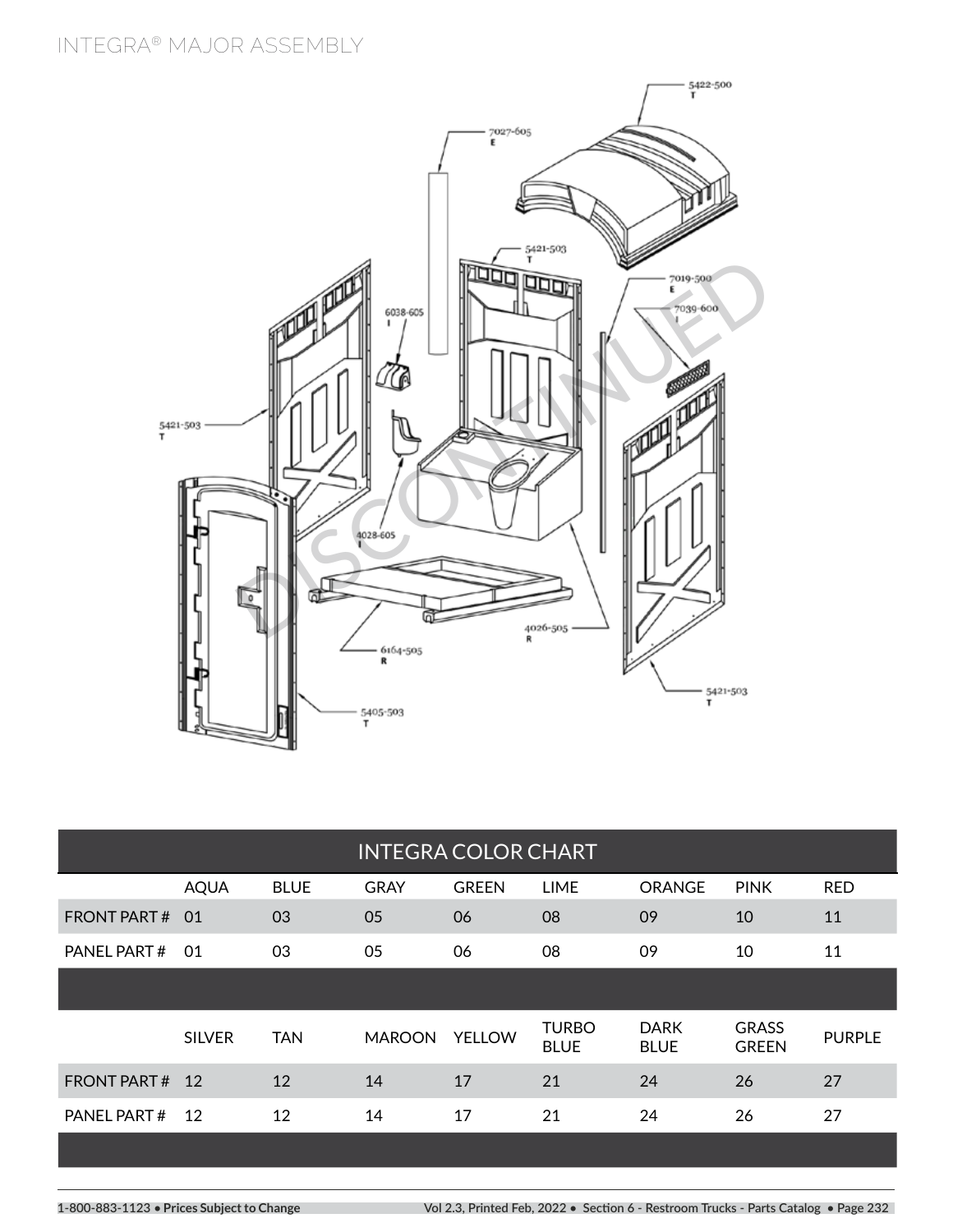# **INTEGRA® ASSEMBLY**

| PART#                          | QPU            | <b>DESCRIPTION</b>                                           |  |  |  |  |  |
|--------------------------------|----------------|--------------------------------------------------------------|--|--|--|--|--|
| <b>FRONT AND DOOR ASSEMBLY</b> |                |                                                              |  |  |  |  |  |
| 5405-503                       | $\mathbf{1}$   | BLUE FRONT & DOOR FINISHED-INTEGRA                           |  |  |  |  |  |
| 1031-699                       | 1              | DOOR ROD PLASTIC 71" X.5" RND INTEGRA                        |  |  |  |  |  |
| 1112-699                       | $\overline{2}$ | SPRING TORSION-SS-.162 (INTEGRA)                             |  |  |  |  |  |
| 1082-699                       | 1              | HINGE ROD BUSHING-BOTTOM OF DOOR ROD INTEGRA                 |  |  |  |  |  |
| 17436                          | $\mathbf{1}$   | RIVET: 688 TRI-BULB (COAT HOOK, MIRROR, SLIDE LATCH BRACKET) |  |  |  |  |  |
| 1623-699                       | 1              | DOOR / HOVER HANDLE - INTEGRA                                |  |  |  |  |  |
| 11030                          | $\mathbf{1}$   | RIVET: ABL66A (CORNERS, URINAL, TP COVER, VENT SCREENS)      |  |  |  |  |  |
| 11315                          | 1              | WASHER: ALUMINUM 3/16                                        |  |  |  |  |  |
| 1638-699                       | 4              | <b>BUSHING LONG INTEGRA</b>                                  |  |  |  |  |  |
| 1090-699-99                    | 1              | DOOR SLIDE & BRACKET - COMPLETE / INTEGRA                    |  |  |  |  |  |
| 1090-699-K                     | $\mathbf{1}$   | <b>DOOR SLIDE WITH LABEL</b>                                 |  |  |  |  |  |
| 1154-699                       | 1              | <b>BRACKET TO ATTACH DOOR SLIDES</b>                         |  |  |  |  |  |
| 17436                          | $\overline{4}$ | RIVET: 688 TRI-BULB (COAT HOOK, MIRROR, SLIDE LATCH BRACKET) |  |  |  |  |  |
| 22543                          | $\overline{2}$ | RIVET: ABL610A (FOR BOTTOM OF CORNERS, DOOR LATCH BRACKET)   |  |  |  |  |  |
| 11315                          | $\overline{2}$ | WASHER: ALUMINUM 3/16                                        |  |  |  |  |  |
| 1095-699-99                    | 1              | <b>LOCK BRACKET SET - COMPLETE</b>                           |  |  |  |  |  |
| 1096-699                       | $\mathbf{1}$   | <b>LOCK BRACKET - DOOR SIDE</b>                              |  |  |  |  |  |
| 1097-699                       | 1              | <b>LOCK BRACKET - FRONT SIDE</b>                             |  |  |  |  |  |
| 17436                          | $\overline{4}$ | RIVET: 688 TRI-BULB (COAT HOOK, MIRROR, SLIDE LATCH BRACKET) |  |  |  |  |  |
|                                |                | <b>SIDE ASSEMBLY</b>                                         |  |  |  |  |  |
| 5421-503-99                    | $\overline{3}$ | <b>BLUE SIDE - COMPLETE</b>                                  |  |  |  |  |  |
| 11030                          | 21             | RIVET: ABL66A (CORNERS, URINAL, TP COVER, VENT SCREENS)      |  |  |  |  |  |
| 11315                          | 23             | WASHER: ALUMINUM 3/16                                        |  |  |  |  |  |
| 22543                          | $\overline{2}$ | RIVET: ABL610A (FOR BOTTOM OF CORNERS, DOOR LATCH BRACKET)   |  |  |  |  |  |
| 13860                          | 5              | SCREW: LAG 1/4 X 1 1/2 FOR STD. UNIT                         |  |  |  |  |  |
| 1709-699                       | 5              | WASHER: WHITE PLASTIC 1/4 X 1.25                             |  |  |  |  |  |
| 22989                          | 4              | <b>CORNER MOLDING WHITE - COMPLETE</b>                       |  |  |  |  |  |
| 11030                          | 8              | RIVET: ABL66A (CORNERS, URINAL, TP COVER, VENT SCREENS)      |  |  |  |  |  |
| 11315                          | 9              | WASHER: ALUMINUM 3/16                                        |  |  |  |  |  |
| 22543                          | 1              | RIVET: ABL610A (FOR BOTTOM OF CORNERS, DOOR LATCH BRACKET)   |  |  |  |  |  |
| 23043                          | 6              | <b>WHITE VENT SCREEN - COMPLETE</b>                          |  |  |  |  |  |
| 11030                          | $\overline{2}$ | RIVET: ABL66A (CORNERS, URINAL, TP COVER, VENT SCREENS)      |  |  |  |  |  |
| 11315                          | $\overline{2}$ | WASHER: ALUMINUM 3/16                                        |  |  |  |  |  |

### INTEGRA TOILET SPECIFICATIONS

HEIGHT STANDARD ROOF: 89" (2260MM) STANDARD TANK VOLUME: 60 GAL (227L) HEIGHT KEYSTONE ROOF: 92" (2336MM) FLOOR SPACE: 41"-21" (1041MM X 533MM) LENGTH: 47" (1194MM) SEAT HEIGHT: 18" (457MM) WEIGHT (ROTO BASE): 161 lbs (73kg)

### WIDTH: 43" (1092MM) DOOR SPACING: 73" X 24" (1854MM) X 610MM)